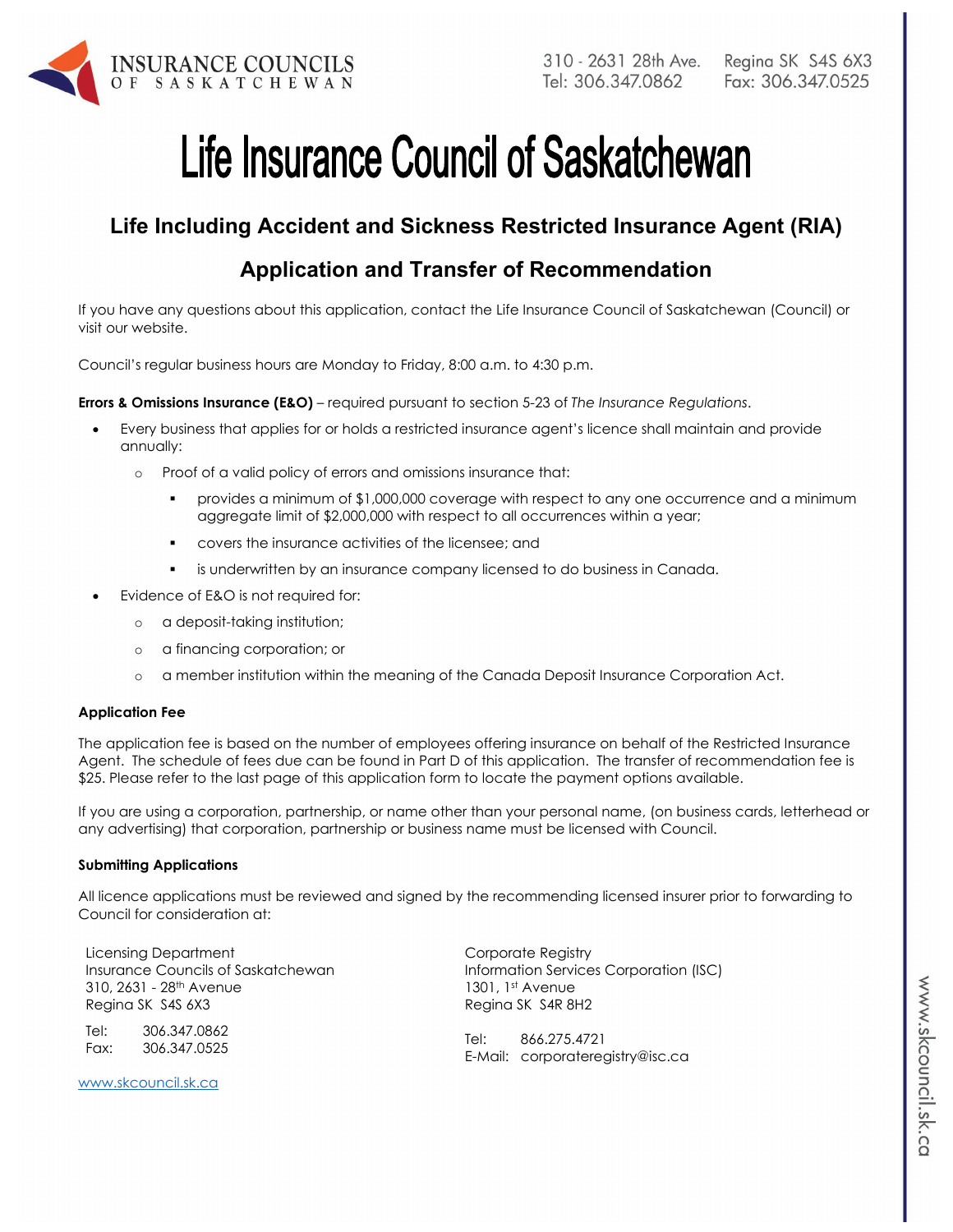

# Life Insurance Council of **Saskatchewan**

Life Including Accident and Sickness Restricted Insurance Agent

□Application – Refer to Part D

□ Transfer of Recommendation - \$25

### **Part A: Restricted Insurance Agent (RIA) Entity Types and Eligible Classes of Insurance for Each Entity Type**

This form may be used by an applicant who is applying as a contracted agent for one or more of the RIA entity types below.

| Check the RIA entity type(s)<br>that applies to the applicant |                                             | <b>Creditor's Life</b><br><b>Insurance</b> | Creditor's<br><b>Disability</b><br>Insurance | <b>Creditor's Loss</b><br>of Employment<br><b>Insurance</b> | <b>Personal Life</b><br>Insurance | <b>Funeral</b><br><b>Expense</b><br><b>Insurance</b> |
|---------------------------------------------------------------|---------------------------------------------|--------------------------------------------|----------------------------------------------|-------------------------------------------------------------|-----------------------------------|------------------------------------------------------|
| □                                                             | Automobile<br>Dealership                    | Yes                                        | Yes                                          | Yes                                                         | <b>No</b>                         | <b>No</b>                                            |
| $\Box$                                                        | Construction<br><b>Equipment Dealership</b> | Yes                                        | Yes                                          | Yes                                                         | <b>No</b>                         | <b>No</b>                                            |
| П                                                             | <b>Farm Implement</b><br>Dealership         | Yes                                        | Yes                                          | Yes                                                         | <b>No</b>                         | <b>No</b>                                            |
| □                                                             | <b>Marine Dealership</b>                    | Yes                                        | Yes                                          | Yes                                                         | <b>No</b>                         | <b>No</b>                                            |
| $\Box$                                                        | <b>Recreational Vehicle</b><br>Dealership   | Yes                                        | Yes                                          | Yes                                                         | No                                | <b>No</b>                                            |
| □                                                             | <b>Customs Brokerage</b>                    | Yes                                        | Yes                                          | Yes                                                         | <b>No</b>                         | <b>No</b>                                            |
| $\Box$                                                        | <b>Deposit-Taking</b><br>Institution        | Yes                                        | Yes                                          | Yes                                                         | Yes                               | <b>No</b>                                            |
| П                                                             | <b>Financing</b><br>Corporation             | Yes                                        | Yes                                          | Yes                                                         | <b>No</b>                         | <b>No</b>                                            |
| □                                                             | Mortgage Broker                             | Yes                                        | Yes                                          | Yes                                                         | No                                | <b>No</b>                                            |
| П                                                             | <b>Funeral</b><br>Home/Crematorium          | <b>No</b>                                  | <b>No</b>                                    | <b>No</b>                                                   | <b>No</b>                         | Yes                                                  |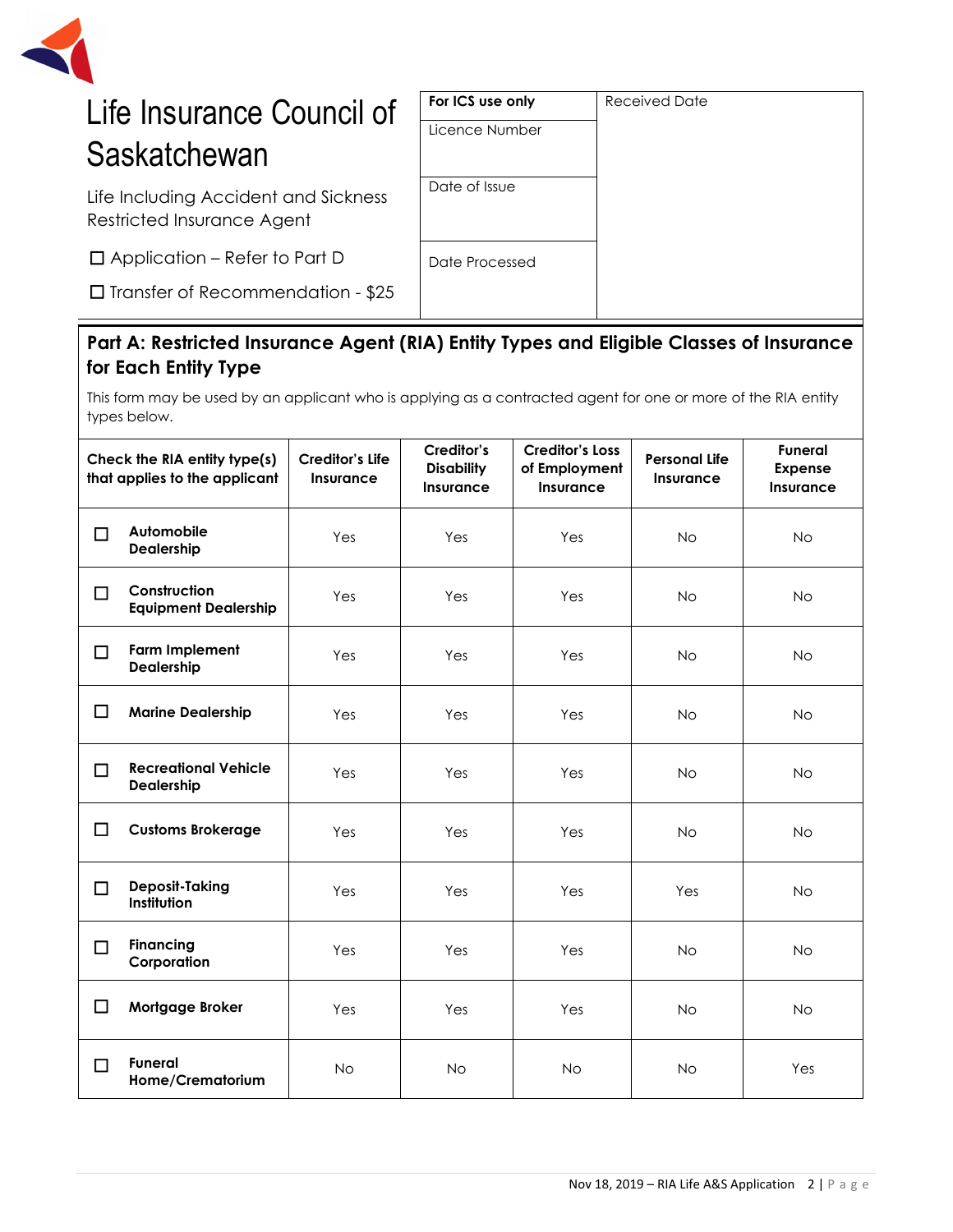

| <b>Part B: Identification Information</b>                                                                                                                                                                                                       |                                                                                                      |                      |  |  |  |
|-------------------------------------------------------------------------------------------------------------------------------------------------------------------------------------------------------------------------------------------------|------------------------------------------------------------------------------------------------------|----------------------|--|--|--|
|                                                                                                                                                                                                                                                 | Provide legal RIA name in which RIA will carry on business and in which the licence is to be issued. |                      |  |  |  |
|                                                                                                                                                                                                                                                 |                                                                                                      |                      |  |  |  |
| List all business trade names that will be used.                                                                                                                                                                                                |                                                                                                      |                      |  |  |  |
|                                                                                                                                                                                                                                                 |                                                                                                      |                      |  |  |  |
|                                                                                                                                                                                                                                                 |                                                                                                      |                      |  |  |  |
|                                                                                                                                                                                                                                                 |                                                                                                      |                      |  |  |  |
| Is the RIA: (Please check the box which applies to the applicant)*                                                                                                                                                                              |                                                                                                      |                      |  |  |  |
| a corporation<br>□                                                                                                                                                                                                                              |                                                                                                      |                      |  |  |  |
| a partnership<br>□                                                                                                                                                                                                                              |                                                                                                      |                      |  |  |  |
| registered under The Business Names Registration Act<br>□                                                                                                                                                                                       |                                                                                                      |                      |  |  |  |
| A copy of the Saskatchewan Certificate of Registration must accompany this application if the applicant for<br>licence is a corporation, partnership or is registered under The Business Names Registration Act.                                |                                                                                                      |                      |  |  |  |
| * This Part does not apply to an applicant that is a Chartered Bank, a Railway Corporation, or a corporation registered under<br>The Credit Union Act or The Co-operatives Act or an extra-provincial insurer licensed under The Insurance Act. |                                                                                                      |                      |  |  |  |
| Give full particulars below of the individual owners, principal shareholders, officers or directors.                                                                                                                                            |                                                                                                      |                      |  |  |  |
| FULL NAME/POSITION HELD WITH FIRM                                                                                                                                                                                                               | <b>RESIDENT CITY</b>                                                                                 | <b>DATE OF BIRTH</b> |  |  |  |
|                                                                                                                                                                                                                                                 |                                                                                                      |                      |  |  |  |
|                                                                                                                                                                                                                                                 |                                                                                                      |                      |  |  |  |
|                                                                                                                                                                                                                                                 |                                                                                                      |                      |  |  |  |
|                                                                                                                                                                                                                                                 |                                                                                                      |                      |  |  |  |
|                                                                                                                                                                                                                                                 |                                                                                                      |                      |  |  |  |
|                                                                                                                                                                                                                                                 |                                                                                                      |                      |  |  |  |
|                                                                                                                                                                                                                                                 |                                                                                                      |                      |  |  |  |
|                                                                                                                                                                                                                                                 |                                                                                                      |                      |  |  |  |
|                                                                                                                                                                                                                                                 |                                                                                                      |                      |  |  |  |
|                                                                                                                                                                                                                                                 |                                                                                                      |                      |  |  |  |
|                                                                                                                                                                                                                                                 |                                                                                                      |                      |  |  |  |
|                                                                                                                                                                                                                                                 |                                                                                                      |                      |  |  |  |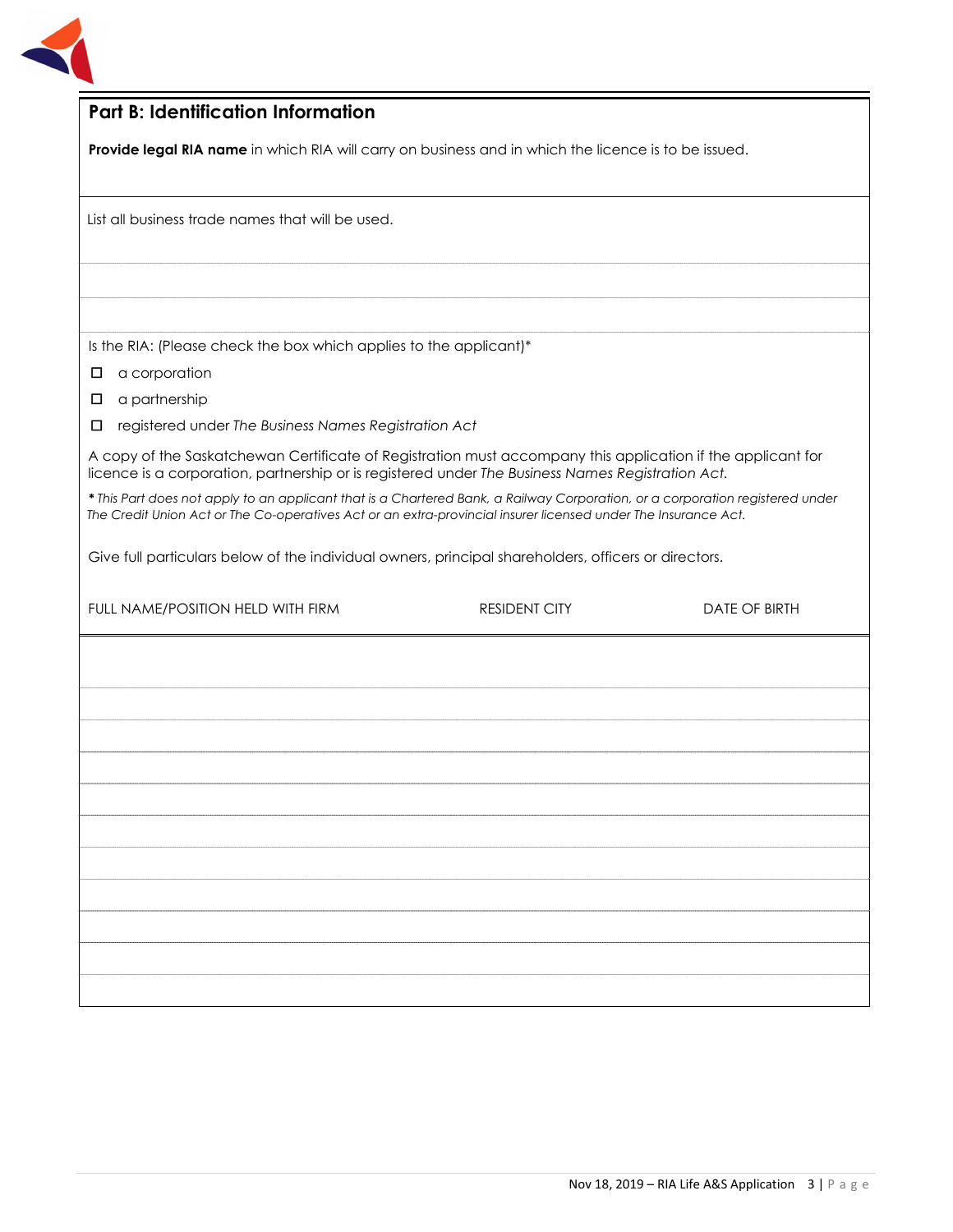

|           | <b>Head Office Location Address</b>  |                                                                                                                       |                     |                |                 |                 |
|-----------|--------------------------------------|-----------------------------------------------------------------------------------------------------------------------|---------------------|----------------|-----------------|-----------------|
|           |                                      |                                                                                                                       |                     |                |                 |                 |
|           | Number, Street, Suite # and/or Box # |                                                                                                                       |                     |                |                 |                 |
|           |                                      |                                                                                                                       |                     |                |                 |                 |
|           |                                      |                                                                                                                       |                     |                |                 |                 |
| City/Town |                                      |                                                                                                                       | Province/State      |                | Postal/Zip Code |                 |
|           |                                      |                                                                                                                       |                     |                |                 |                 |
|           |                                      | ext                                                                                                                   |                     |                |                 |                 |
|           | <b>Business Telephone</b>            |                                                                                                                       | <b>Business Fax</b> |                |                 |                 |
|           |                                      |                                                                                                                       |                     |                |                 |                 |
|           |                                      |                                                                                                                       |                     |                |                 |                 |
|           | <b>Business E-mail</b>               |                                                                                                                       |                     |                |                 |                 |
|           |                                      |                                                                                                                       |                     |                |                 |                 |
|           |                                      | Address mail will be sent to (complete only if different than location address)                                       |                     |                |                 |                 |
|           |                                      |                                                                                                                       |                     |                |                 |                 |
|           |                                      |                                                                                                                       |                     |                |                 |                 |
|           | Number, Street, Suite # and/or Box # |                                                                                                                       |                     |                |                 |                 |
|           |                                      |                                                                                                                       |                     |                |                 |                 |
| City/Town |                                      |                                                                                                                       |                     | Province/State | Postal/Zip Code |                 |
|           |                                      |                                                                                                                       |                     |                |                 |                 |
|           |                                      | Give full particulars below of the individual who will, pursuant to subsection 5-78(1) of The Insurance Act (Act) and |                     |                |                 |                 |
|           |                                      | section 5-24 of The Insurance Regulations (regulations), be the Designated Representative to receive notices and      |                     |                |                 |                 |
|           | other documents.                     |                                                                                                                       |                     |                |                 |                 |
|           |                                      |                                                                                                                       |                     |                |                 |                 |
|           |                                      |                                                                                                                       |                     |                |                 |                 |
|           | Name of Designated Representative    |                                                                                                                       |                     |                |                 |                 |
|           |                                      |                                                                                                                       |                     |                |                 |                 |
|           |                                      |                                                                                                                       |                     |                |                 |                 |
|           | <b>Business address</b>              |                                                                                                                       |                     | Province/State |                 | Postal/Zip Code |
|           |                                      |                                                                                                                       |                     |                |                 |                 |
|           |                                      |                                                                                                                       |                     |                |                 |                 |
|           | <b>Business E-mail</b>               |                                                                                                                       |                     | Telephone      |                 |                 |
|           |                                      |                                                                                                                       |                     |                |                 |                 |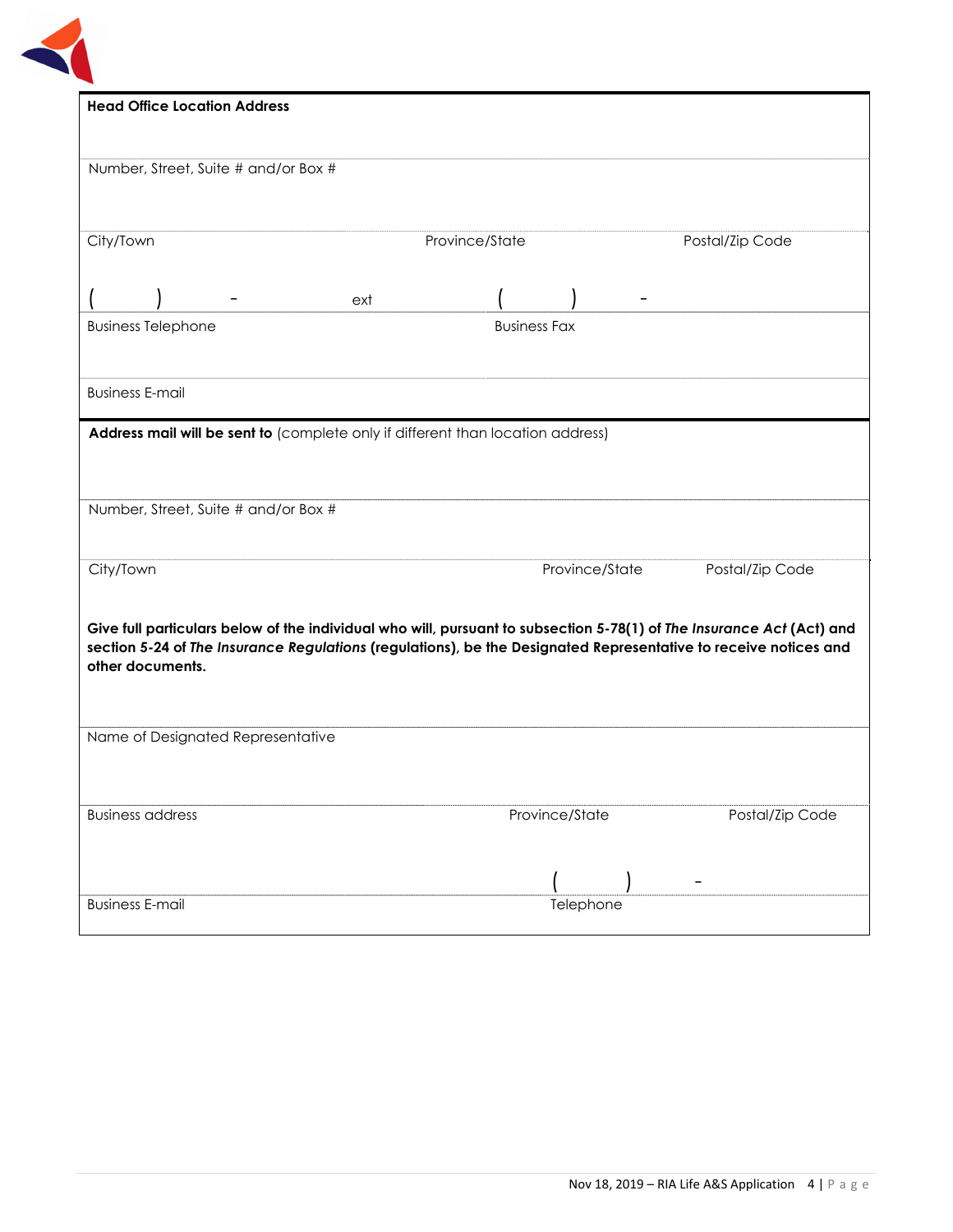

#### **Part C: Background**

The following are questions relevant to the Act regarding trustworthiness and suitability to be licensed.

Please read these questions carefully to ensure all responses are accurate. Inaccurate answers may be considered a material misstatement.

**For any questions where disclosure is required, please provide complete details on a separate sheet of paper and atttach to the application form.** 

| 1. | Has the RIA or any principal shareholder, officer or<br>director, or designated representative of the RIA<br>ever held an insurance or adjusting licence in<br>Saskatchewan, or anywhere in Canada or in the<br>world?<br><b>Disclosure attached</b><br><b>Nothing to Disclose</b><br>$\mathsf{L}$                                                                                  | Has the RIA or any principal shareholder, officer<br>5.<br>or director, or designated representative of the<br>RIA ever been the subject of receivership and/or<br>bankruptcy proceedings including consumer<br>proposals?<br>$\Box$ Nothing to Disclose<br><b>Disclosure attached</b>                                                                                                                                                                                                                                                                                                                  |
|----|-------------------------------------------------------------------------------------------------------------------------------------------------------------------------------------------------------------------------------------------------------------------------------------------------------------------------------------------------------------------------------------|---------------------------------------------------------------------------------------------------------------------------------------------------------------------------------------------------------------------------------------------------------------------------------------------------------------------------------------------------------------------------------------------------------------------------------------------------------------------------------------------------------------------------------------------------------------------------------------------------------|
|    | If yes, please provide information about licence year,<br>licence class and jurisdiction.                                                                                                                                                                                                                                                                                           | If yes, please provide an explanation of the<br>circumstances and a complete copy of the documents<br>involved.                                                                                                                                                                                                                                                                                                                                                                                                                                                                                         |
| 2. | Has the RIA or any principal shareholder, officer or<br>director, or designated representative of the RIA<br>ever had any licence or registration as an insurance<br>agent, adjusting or for selling any other financial<br>products, suspended or revoked for cause, in<br>Canada or anywhere in the world?<br><b>Disclosure attached</b><br><b>Nothing to Disclose</b><br>$\perp$ | Has the RIA or any principal shareholder, officer or<br>6.<br>director, or designated representative of the RIA<br>ever been the subject of any complaint,<br>investigation, sanction or disciplinary action,<br>including but not limited to a letter of warning,<br>caution, fine, etc., by any financial services<br>regulator, federal regulator (e.g., FINTRAC, CRA,<br>CRTC, Privacy Commissioner, etc.) insurer or any<br>financial services company with which you<br>hold/held a contract, in Canada or anywhere in<br>the world?<br><b>Disclosure attached</b><br>$\perp$ Nothing to Disclose |
| 3. | Has the RIA or any principal shareholder, officer or<br>director, or designated representative of the RIA<br>ever been refused an insurance or adjusting licence,<br>or other licence or registration for selling financial<br>products or adjusting claims in Canada or anywhere<br>in the world?                                                                                  | 7.<br>Has the RIA or any principal shareholder, officer or<br>director, or designated representative of the RIA<br>ever been investigated, charged or convicted of<br>any criminal or quasi-criminal offence, in Canada<br>or anywhere in the world?<br>$\Box$ Nothing to Disclose<br><b>Disclosure attached</b>                                                                                                                                                                                                                                                                                        |
|    | <b>Disclosure attached</b><br><b>Nothing to Disclose</b>                                                                                                                                                                                                                                                                                                                            |                                                                                                                                                                                                                                                                                                                                                                                                                                                                                                                                                                                                         |
| 4. | Does the RIA or any principal shareholder, officer or<br>director, or designated representative of the RIA<br>currently or plan to engage in any business or<br>occupation other than the insurance or adjusting<br>business?<br><b>Disclosure attached</b><br>$\perp$ Nothing to Disclose                                                                                          | Has the RIA or any principal shareholder, officer or<br>8.<br>director, or designated representative of the RIA<br>ever been the subject of any type of legal action,<br>including but not limited to class action lawsuits or<br>civil actions respecting the business of insurance<br>including adjusting, or any other financial service<br>in Canada or anywhere in the world?                                                                                                                                                                                                                      |
|    | Please provide the name of the business, occupation<br>details, supervisory responsibilities and date of<br>employment.                                                                                                                                                                                                                                                             | <b>Disclosure attached</b><br>$\Box$ Nothing to Disclose                                                                                                                                                                                                                                                                                                                                                                                                                                                                                                                                                |
|    | This would include any business that requires a licence or<br>registration or is corporately registered.                                                                                                                                                                                                                                                                            |                                                                                                                                                                                                                                                                                                                                                                                                                                                                                                                                                                                                         |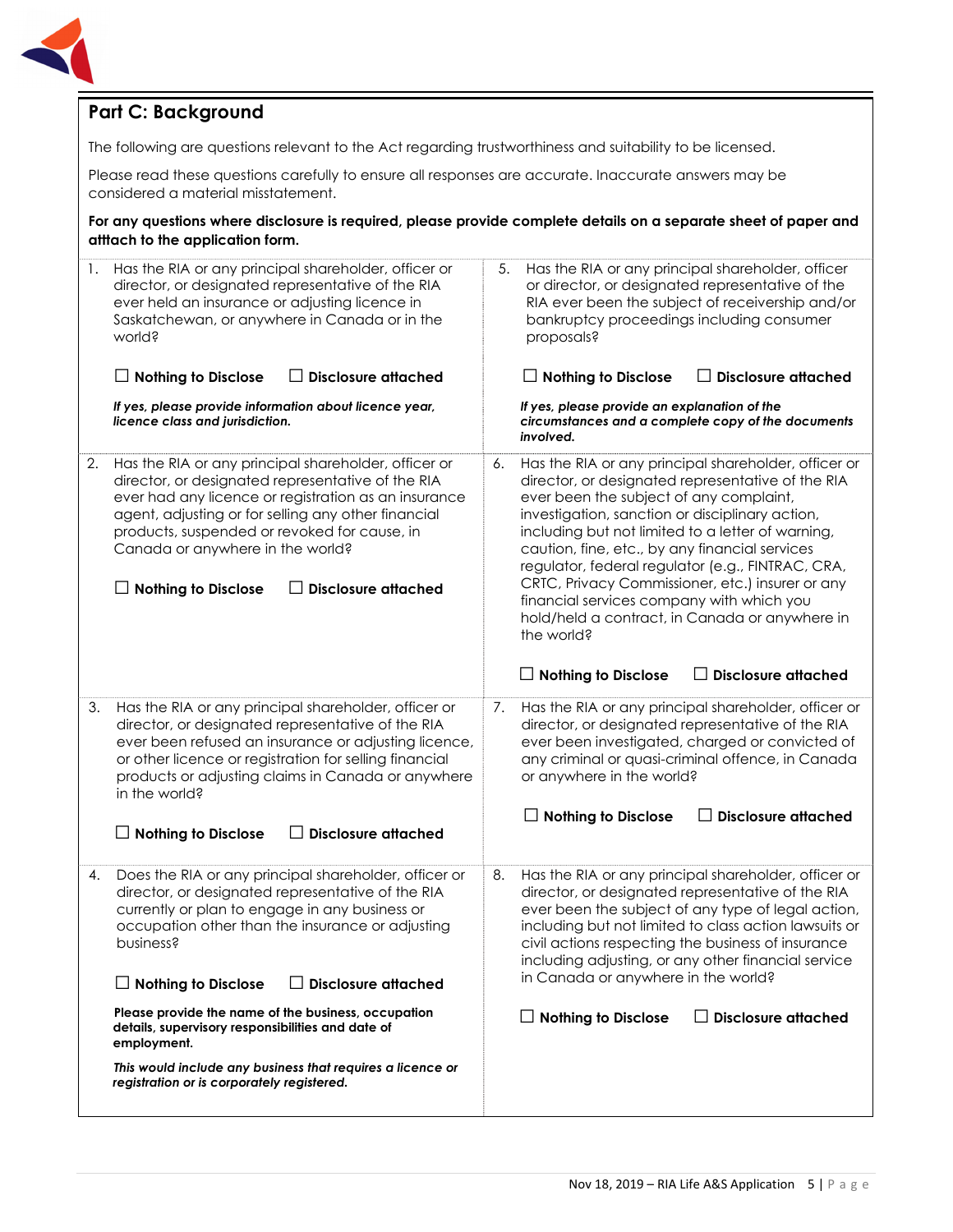

#### **Part D: Employees or Contracted Individuals Representing the RIA**

The licence fee is based on the number of employees or contracted individuals that will be offering insurance to consumers on behalf of the RIA. Please identify the total number of employees that will be offering insurance.

**Note:** If the maximum fee is paid, the applicant is not required to provide the list of employees who will be offering the insurance on behalf of the RIA.

| Check the box<br>that applies |     | Number of Employees of<br><b>Restricted Licensee</b> |      | Licence Fee |
|-------------------------------|-----|------------------------------------------------------|------|-------------|
|                               |     |                                                      |      | \$150       |
|                               |     |                                                      |      | \$225       |
|                               |     |                                                      | 15   | \$375       |
|                               | 16  |                                                      | ንበ   | \$500       |
|                               |     |                                                      | 99   | \$700       |
|                               | 100 |                                                      | 249  | \$1,500     |
|                               | 250 |                                                      | 499  | \$3,000     |
|                               | 500 |                                                      | more | \$5,500     |

List the employees that will be offering insurance on behalf of the RIA to Saskatchewan residents. **Attach a separate sheet of paper if the space above is not sufficient to list all the employees**

| Last Name | First Name, Middle Name | City/Province |
|-----------|-------------------------|---------------|
|           |                         |               |
|           |                         |               |
|           |                         |               |
|           |                         |               |
|           |                         |               |
|           |                         |               |
|           |                         |               |
|           |                         |               |
|           |                         |               |
|           |                         |               |
|           |                         |               |
|           |                         |               |
|           |                         |               |
|           |                         |               |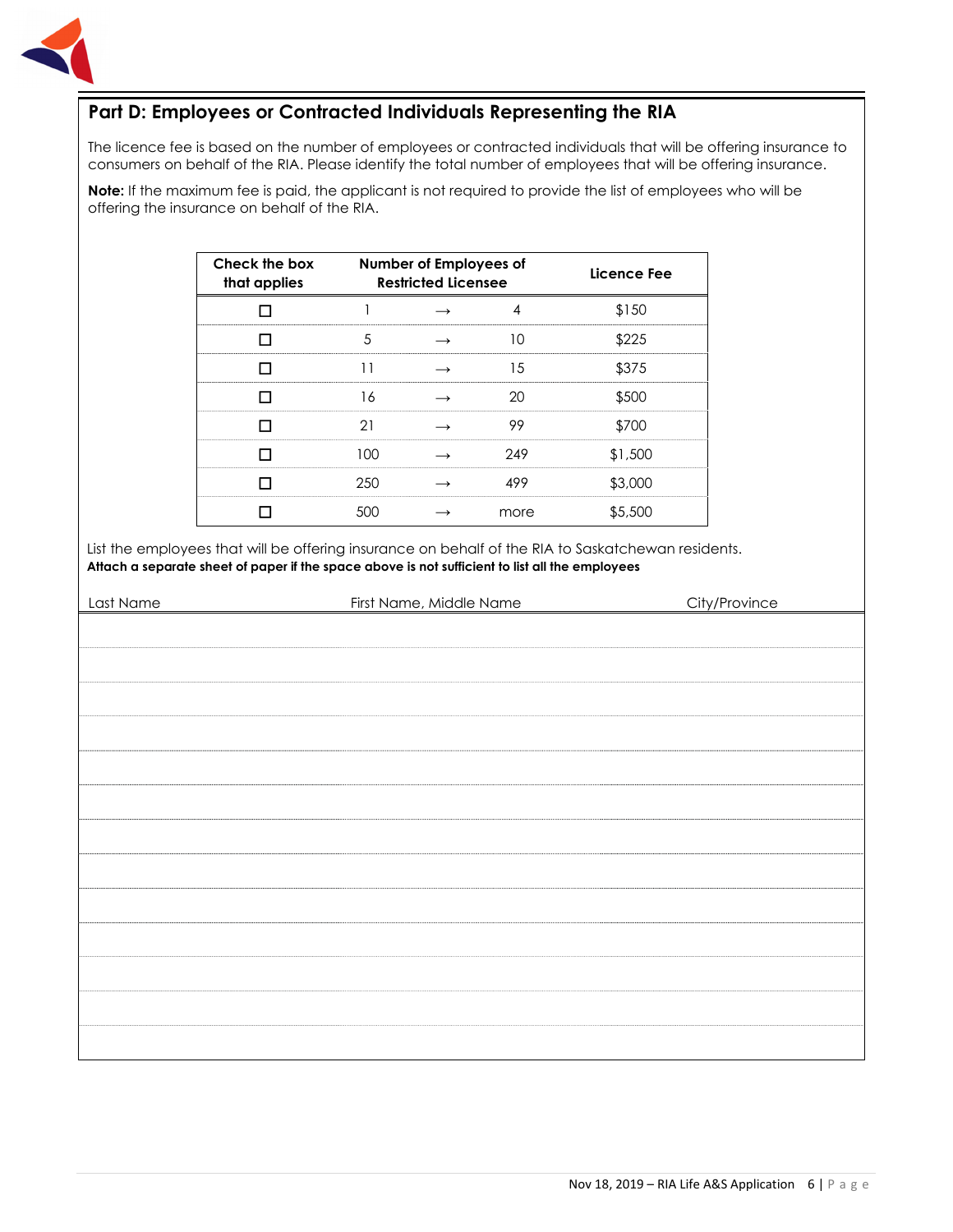

#### **Part E: Disclosure of Contracted Agent(s)**

The Act, clause 5-70(1)(g), allows under certain circumstances, an agent to be contracted by an RIA licensee to market on behalf of that RIA, insurance products to customers of the RIA.

If you use or intend to use any corporation, partnership or individual other than employees of your RIA to offer or sell insurance to the public on your behalf, please disclose the names of those entitled.

| Full Legal Name of Agent               | Address of Agent                                                                       | Contact Information |  |
|----------------------------------------|----------------------------------------------------------------------------------------|---------------------|--|
|                                        |                                                                                        |                     |  |
|                                        |                                                                                        |                     |  |
|                                        |                                                                                        |                     |  |
|                                        |                                                                                        |                     |  |
|                                        |                                                                                        |                     |  |
|                                        |                                                                                        |                     |  |
|                                        |                                                                                        |                     |  |
|                                        |                                                                                        |                     |  |
|                                        |                                                                                        |                     |  |
|                                        |                                                                                        |                     |  |
|                                        |                                                                                        |                     |  |
| <b>Part F: Non-Resident Applicants</b> |                                                                                        |                     |  |
| 1.                                     | Saskatchewan address for service as required by subsection 10-1(3) of the regulations. |                     |  |
|                                        |                                                                                        | <b>SK</b>           |  |

| City/Town | Province | Postal Code |
|-----------|----------|-------------|
|           |          | ∿ا ف        |

2. a) A non-resident applicant whose home jurisdiction has a web based licensee search is not required to provide a Certificate of Authority/Non-Resident Endorsement. Council will verify the licence status online.

b) A non-resident applicant whose home jurisdiction does not have a web based licence search is required to provide an original Certificate of Authority/Non-Resident Endorsement with this application.

#### **Part G: Errors & Omissions Insurance (E&O)**

□ **Yes** □ **No** I have attached a copy of the E&O Certificate in the name of the RIA unless exempt under subsection 5-23(2) of the regulations.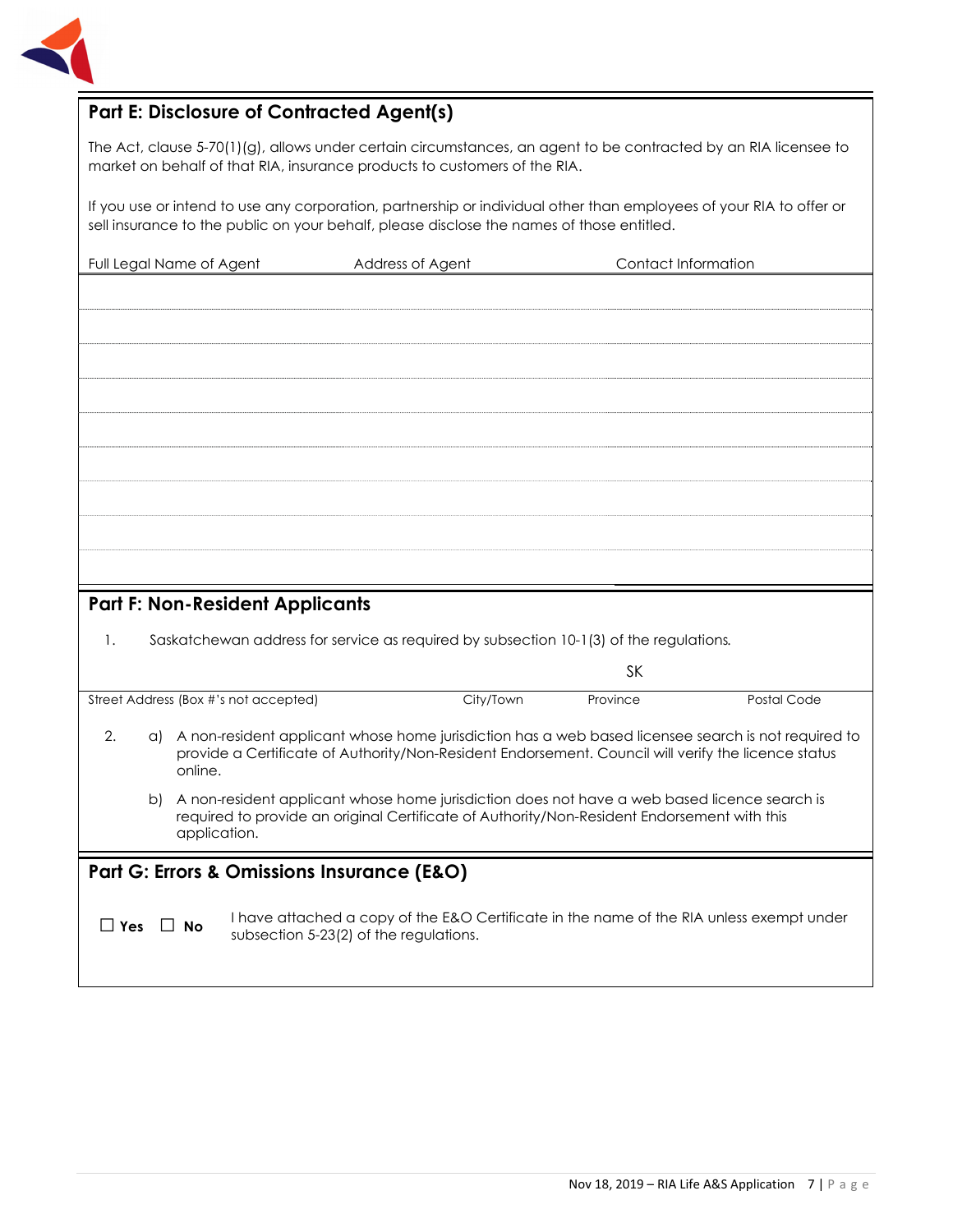

#### **Part H: Consent to the Collection, Use and Disclosure of Information**

By applying for an RIA licence, I, the applicant, understand personal information about any principal shareholder, officer or director, or designated representative may be collected from the applicant or from other sources such as the recommender of the licence, financial service regulators, law enforcement agencies, credit bureaus, insurance companies or other organizations in the financial services sector. I, therefore, consent to the collection and use of this personal information for the purpose of determining suitability for licensing.

I, the applicant, further understand and consent to the disclosure of information to the recommender of the licence, financial service regulators, law enforcement agencies, credit bureaus, insurance companies or other organizations in the financial services sector, for the purpose of determining suitability for licensing.

| X  |                                                                                                                                                                                                                                                                                                                                                                                     | X                                                                   |
|----|-------------------------------------------------------------------------------------------------------------------------------------------------------------------------------------------------------------------------------------------------------------------------------------------------------------------------------------------------------------------------------------|---------------------------------------------------------------------|
|    | Signature of Designated Representative OR<br>Authorized Official of Designated Representative                                                                                                                                                                                                                                                                                       | Date Signed                                                         |
| X. |                                                                                                                                                                                                                                                                                                                                                                                     |                                                                     |
|    | Print name of Designated Representative OR<br>Authorized Official of Designated Representative                                                                                                                                                                                                                                                                                      |                                                                     |
|    | <b>Part I: Declaration</b>                                                                                                                                                                                                                                                                                                                                                          |                                                                     |
|    | The making of a false statement on this application constitutes a material misstatement and may result in the<br>refusal of this application and the subsequent suspension or cancellation of any licence issued. This application is<br>required to be personally signed by the Designated Representative or Authorized Official of the Designated<br>Representative named herein. |                                                                     |
|    | application, including attachments, are true and correct, and I make this solemn declaration conscientiously<br>believing it to be true, and knowing that it is of the same force and effect as if made under oath.                                                                                                                                                                 | , solemnly declare that all statements and answers in the foregoing |

**X X** Signature of Designated Representative OR Authorized Official of Designated Representative

Date Signed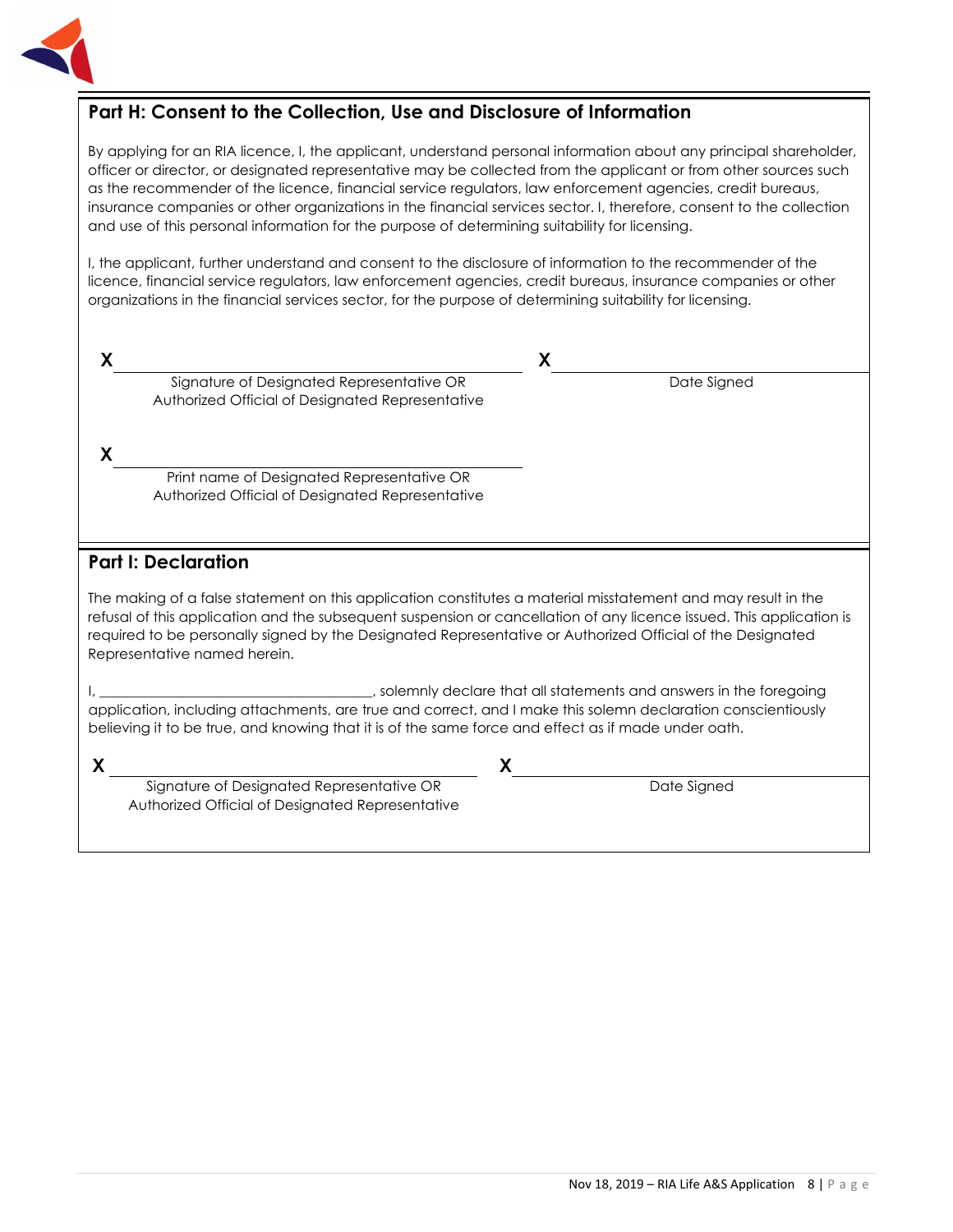

#### **Part J: Recommender Declaration**

To be completed by the licensed insurer recommending the RIA and its Designated Representative.

Applicant Name

**Please Print** is hereby recommended to act as an RIA of the undersigned recommender.

The recommender is licensed to undertake the class of insurance the applicant has applied for and has entered into a contract with the applicant and recommends that the applicant be granted an RIA licence.

The recommender certifies that the qualifications and business record of the applicant have been investigated and that the applicant is suitable to receive a licence.

To the best of our knowledge, information and belief, all statements and answers contained in the foregoing application are true and correct, and that the RIA's Designated Representative or Authorized Official of the Designated Representative has completed this application.

#### **IT IS UNDERSTOOD THAT IF THE APPLICANT NAMED HEREIN IS TERMINATED BY US, WRITTEN NOTICE, INCLUDING THE REASONS FOR TERMINATION, WILL BE GIVEN TO THE LIFE INSURANCE COUNCIL OF SASKATCHEWAN, IMMEDIATELY.**

|                                                         | <b>Print Legal Name of Recommender</b> |     |  |                          |                |
|---------------------------------------------------------|----------------------------------------|-----|--|--------------------------|----------------|
|                                                         |                                        |     |  |                          |                |
|                                                         |                                        |     |  |                          |                |
|                                                         |                                        |     |  | Signature                | Date Signed    |
| <b>Authorized Officer/Delegate</b><br><b>Print Name</b> |                                        |     |  |                          |                |
|                                                         |                                        |     |  |                          |                |
|                                                         |                                        |     |  |                          |                |
|                                                         |                                        |     |  |                          |                |
|                                                         | -                                      |     |  | $\overline{\phantom{a}}$ |                |
| Telephone                                               |                                        | Fax |  |                          | E-mail Address |
|                                                         |                                        |     |  |                          |                |

#### **THE ABOVE APPLICANT WILL NOT ACT AS AN RIA UNTIL THE LICENCE IS ISSUED**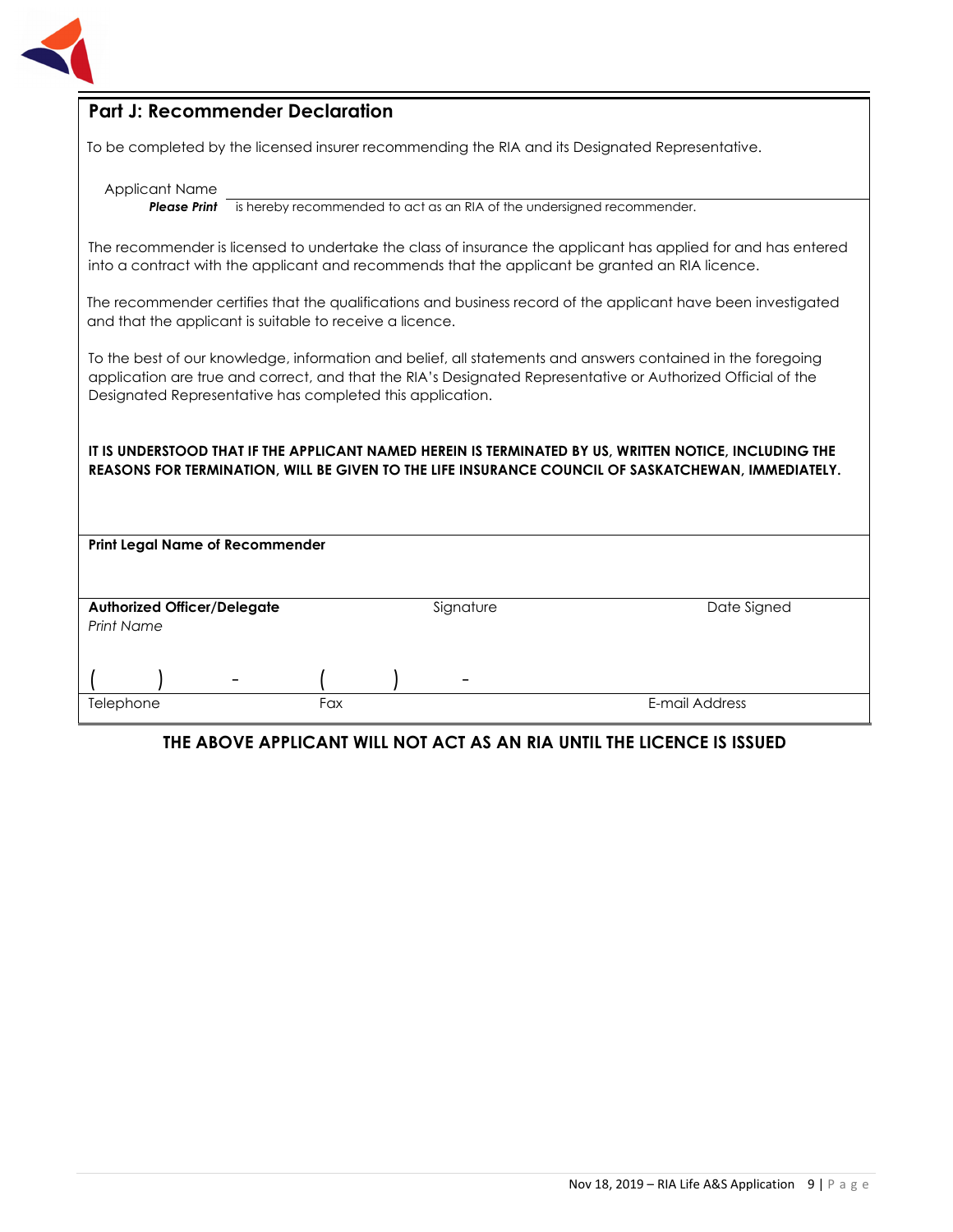



#### **Attachments to the application form**

Part B - a copy of the Saskatchewan Certificate of Registration Part C - copies of all necessary documentation Part G - provide a copy of E&O Certificate, unless exempt Payment of licence fee

# **Payment information** (Please choose a payment option below) □ Cheque or money order enclosed for full amount Make cheque or money order payable to the: **Insurance Councils of Saskatchewan** An NSF charge of \$25 will apply for returned cheques. □ Charge credit card for the full amount □ VISA □ MasterCard - - - Card Number / Expiry Date (MM/YY) Signature Print name of applicant

Licensing Department Insurance Councils of Saskatchewan 310, 2631 - 28th Avenue Regina, SK S4S 6X3

Tel: 306.347.0862 Fax: 306.347.0525

www.skcouncil.sk.ca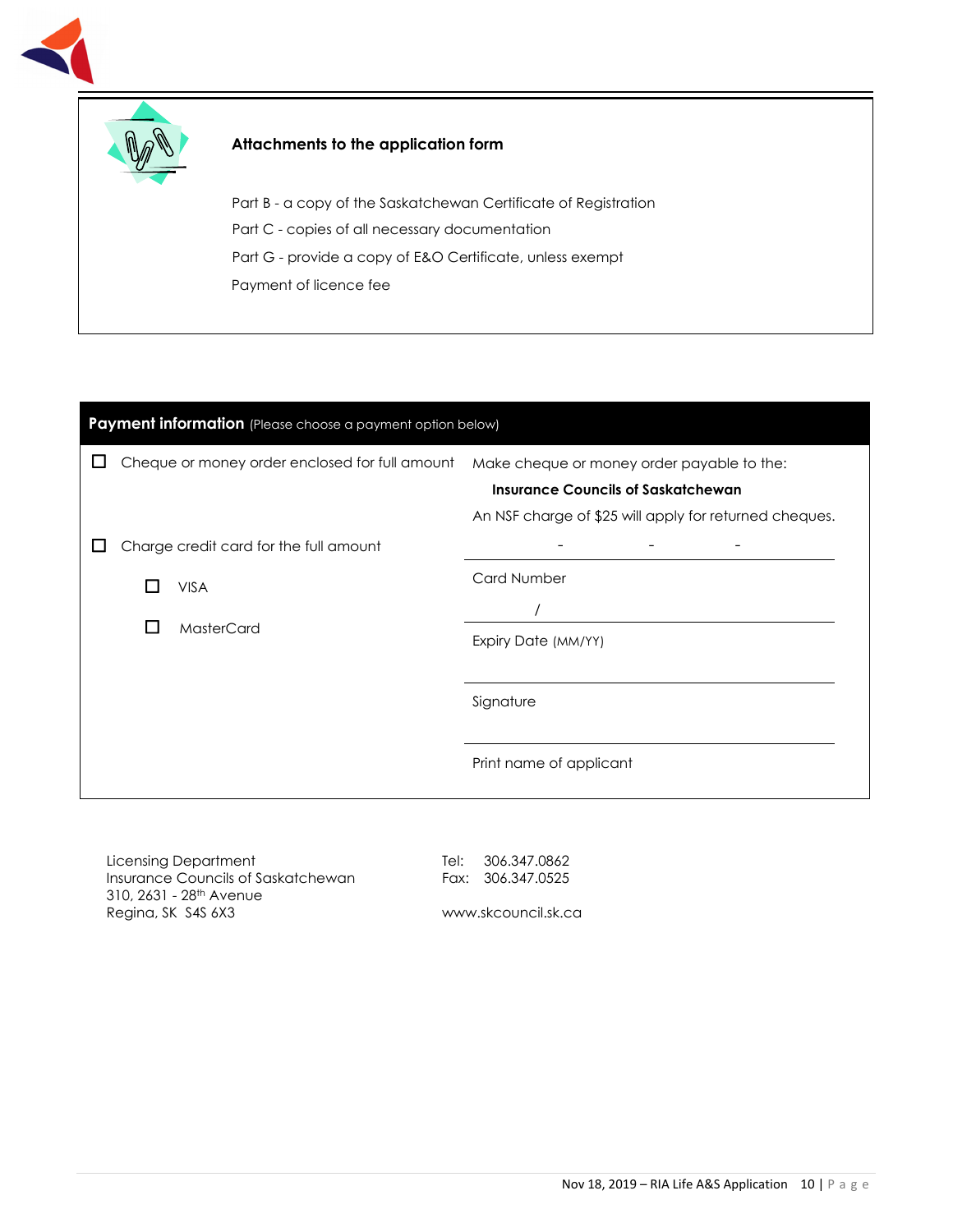

#### **Restricted Insurance Agents Classes of Insurance Defined**

RIA Applicants, based on RIA Entity Types and Classes of Insurance they are permitted to offer, as outlined in Part A of this application, are defined below.

If the insurance being offered exceeds the insurance defined below, the applicant may not be eligible to obtain an RIA Licence.

#### **Classes of Insurance**

| Creditor's Disability  | means a group insurance policy, or a creditor's group insurance policy, that will pay all or part of  |
|------------------------|-------------------------------------------------------------------------------------------------------|
| Insurance              | the amount of a debt of a debtor to the creditor insured under the policy, in the event of bodily     |
|                        | injury to, or an illness or disability of:                                                            |
|                        | (a) if the debtor is an individual, the debtor or the spouse of the debtor;                           |
|                        | (b) an individual who is a guarantor of all or part of the debt;                                      |
|                        | (c) if the debtor is a corporation, any director or officer of the corporation; or                    |
|                        | (d) if the debtor is an entity other than an individual or a corporation, an individual who is        |
|                        | essential to the ability of the debtor to meet the debtor's financial obligations.                    |
| Creditor's Life        | means a group insurance policy, or a creditor's group insurance policy, that will pay to a creditor   |
| Insurance              | insured under the policy all or part of the amount of a debt of a debtor or, if the debt is with      |
|                        | respect to a small business or a farm, fishery or ranch, all or part of the amount of the             |
|                        | credit limit of a line of credit, in the event of the death of:                                       |
|                        | (a) if the debtor is an individual, the debtor or the spouse of the debtor;                           |
|                        | (b) an individual who is a guarantor of all or part of the debt;                                      |
|                        | (c) if the debtor is a corporation, any director or officer of the corporation; or                    |
|                        | (d) if the debtor is an entity other than an individual or a corporation, an individual who is        |
|                        | essential to the ability of the debtor to meet the debtor's financial obligations.                    |
| Creditor's Loss of     | means a policy that will pay, without any individual assessment of risk, all or part of the amount of |
| Employment             | a debt of a debtor to the creditor insured under the policy in the event that:                        |
| Insurance              | (a) if the debtor is an individual, the debtor becomes involuntarily unemployed; or                   |
|                        | (b) an individual who is a guarantor of all or part of the debt becomes involuntarily unemployed.     |
| <b>Funeral Expense</b> | means insurance that is within the class of life insurance and under which the insurer undertakes     |
| Insurance              | to pay a maximum of \$25,000 for funeral services or cremation services, as those terms are           |
|                        | defined in The Funeral and Cremation Services Act.                                                    |
| Personal Life          | means a group insurance policy that provides insurance to an individual:                              |
| Insurance              | (a) where the insurer undertakes to pay one or more sums of money in the event of bodily injury       |
|                        | to or the death of that individual caused by an accident; or                                          |
|                        | (b) where the insurer undertakes to pay a certain sum for each day that the individual is             |
|                        | hospitalized in the event of:                                                                         |
|                        | (i) bodily injury to that individual caused by an accident; or                                        |
|                        | (ii) an illness or disability of that individual.                                                     |